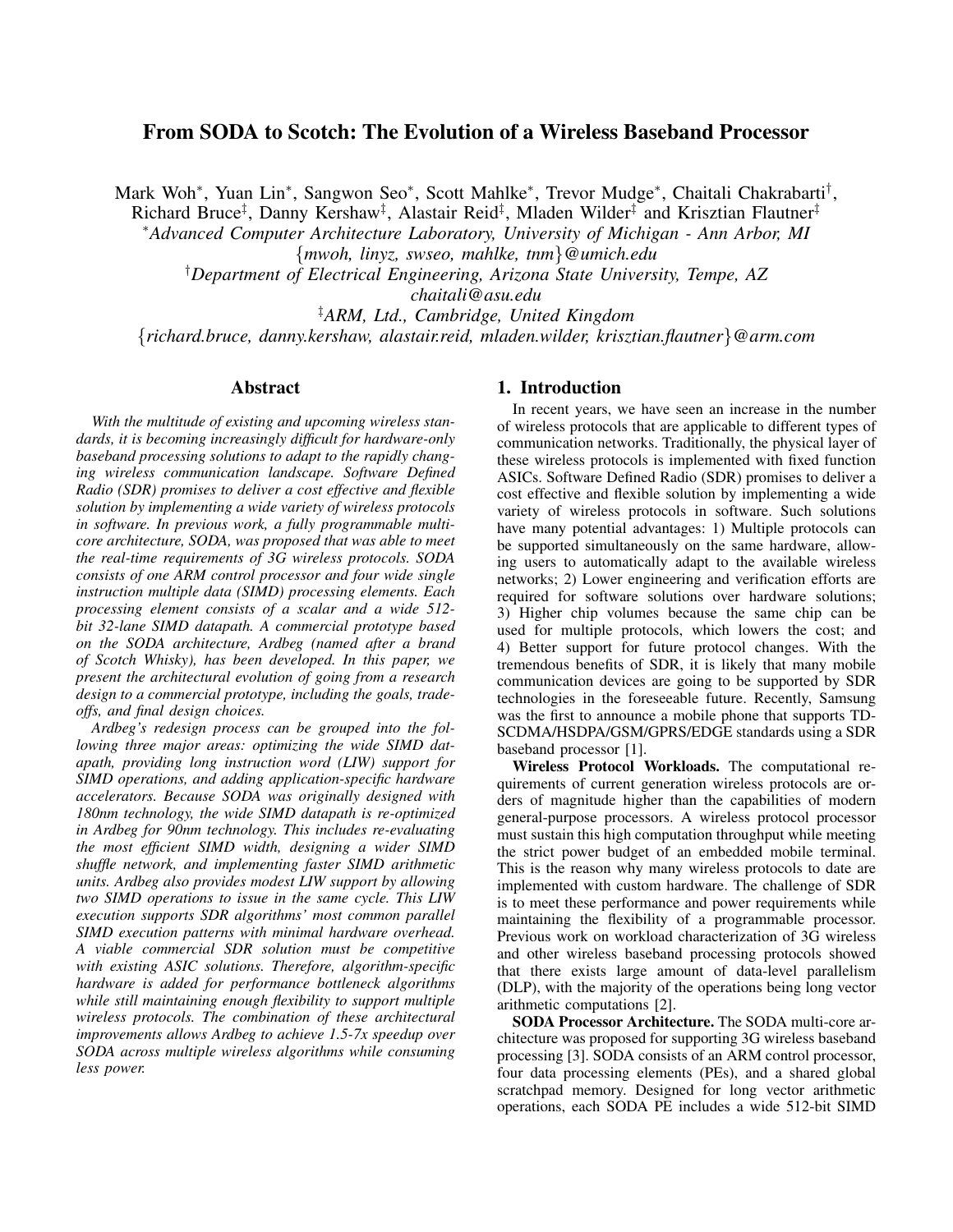unit that is capable of operating on 32 16-bit elements concurrently. In addition, each PE also has a scalar datapath, local scratchpad memories, address generation unit (AGU), and direct memory access (DMA) support.

Ardbeg Processor Architecture. A commercial prototype, Ardbeg, based on SODA has been developed by ARM Ltd. Ardbeg shares many features with SODA. It is a multicore architecture, with one control processor and multiple data PEs. Each data PE contains a 512-bit wide SIMD datapath. Ardbeg adds algorithm-specific hardware and optimizes the architecture specifically for wireless applications. In contrast, SODA was designed to test the feasibility of a fully programmable wireless baseband solution and purposely avoided algorithm-specific designs. While SODA was focused on supporting 3G wireless protocols, Ardbeg is also designed to scale for future protocols. Overall, Ardbeg achieves between 1.5-7x speedup over SODA while operating at a lower clock frequency.

The evolution of SODA to Ardbeg was a process with many design choices. The major design choices can be grouped into the following three categories:

- Optimized Wide SIMD Design. SODA was originally designed in 180nm technology. In 90nm technology, the SIMD datapath choices need to be re-examined. We re-evaluated the SIMD width and found that SODA's original 32-lane 512-bit SIMD datapath is still the best SIMD design point in 90nm. On the other hand, the SIMD shuffle network redesigned to support faster vector permutation operations. Compared with SODA's two cycle multiplier, 90nm technology enables a single cycle multiplier, which provides significant speedup for several key SDR algorithms.
- LIW Support for Wide SIMD. For W-CDMA and 802.11a, the SODA SIMD ALU unit is utilized around 30% of the total execution cycles. LIW execution on the SODA SIMD pipeline was considered a poor choice due to the low utilization of the SIMD units and was abandoned due to the concern about the extra power and area costs of adding more SIMD register file ports. We revisited this concern when designing Ardbeg in order to improve the computational efficiency. The result was Ardbeg issuing two SIMD operations each cycle. Not all combinations of SIMD instructions are allowed. Ardbeg implements a restricted LIW designed to support the most common parallel execution patterns found in SDR algorithms with minimal hardware overhead. Our analysis shows that having this restricted LIW support would provide better performance and power efficiency over single-issue SIMD datapath, but also that having larger issue widths does not provide any additional performance benefit over a simple twoissue LIW.
- Algorithm Specific Hardware Acceleration. A set of algorithm specific hardware is also added to the Ardbeg architecture. These include an ASIC accelerator for Turbo decoder, block floating point support, and fused permute and arithmetic operations. This set of algorithm specific hardware was chosen to achieve higher computational efficiency while maintaining enough flexibility to support multiple protocols.

The rest of the paper is organized as follows. Section 2 gives a brief description of the overall architectures of SODA and Ardbeg. Section 3 presents the architectural evolution from SODA to Ardbeg. We provide experimental results and analysis to explain the rationale behind the major Ardbeg architectural design decisions. Section 4 presents the performance results of the two architectures for various

wireless protocols. Section 5 provides a survey of the current SDR processor solutions.

## 2. Architecture Overview

Because the majority of the SDR computations are based on vector arithmetic, previous work on SODA has demonstrated that having a wide SIMD datapath can achieve significant speedup while maintaining low power consumption [3]. With a 32-lane SIMD datapath, SODA was able to achieve an average of 47x speedup for W-CDMA DSP algorithms over a general purpose Alpha processor. However, as an initial research prototype, many architectural optimizations were overlooked. Ardbeg has improved upon the base SODA architecture, as will be illustrated in the subsequent sections. This section provides an overview of the SODA and Ardbeg architectures and summarizes the differences.

#### 2.1. SODA Architectural Overview

The SODA multicore system is shown on the left in Figure 1. It consists of four data PEs, a scalar control processor, and a global L2 scratchpad memory, all connected through a shared bus. Each SODA PE consists of five major components: 1) an SIMD datapath for supporting vector operations; 2) a scalar datapath for sequential operations; 3) two local L1 scratchpad memories for the SIMD pipeline and the scalar pipeline; 4) an AGU pipeline for providing the addresses for local memory access; and 5) a programmable DMA unit to transfer data between memories. The SIMD, scalar, and AGU datapaths execute in lock-step, controlled with one program counter.

The SIMD datapath consists of a 32-lane, 16-bit datapath, with 32 arithmetic units working in lock-step. It is designed to handle computationally intensive DSP algorithms. Each datapath includes a 2 read-port, 1 write-port 16 entry register file, and one 16-bit ALU with multiplier. Synthesized in 180nm technology, the multiplier takes two execution cycles when running at the targeted 400 MHz. Intra-processor data movements are supported through the SSN (SIMD Shuffle Network). The SSN consists of a shuffle exchange (SE) network, an inverse shuffle exchange (ISE) network, and a feedback path. Various SIMD permutation patterns require multiple iterations of the SSN network. SIMD-toscalar (VTS) and scalar-to-SIMD (STV) units are used to transfer data between the SIMD and scalar datapath.

### 2.2. Ardbeg Architecture

The Ardbeg system architecture is shown on the right in Figure 1. Similar to the SODA architecture, it consists of multiple PEs, an ARM general purpose controller, and a global scratchpad memory. The overall architecture of the Ardbeg PE is also very similar to the SODA PE, with a 512-bit SIMD pipeline, scalar and AGU pipelines, and local memory. Ardbeg was designed using the OptimoDE framework [4]. The framework allowed the creation of custom VLIW-style architectures and evaluating many architectural design trade-offs quickly. These trade-offs will be discussed in the next section. The instruction set for Ardbeg was derived from the ARM NEON extensions [5]. The bottom portion of Figure 1 also provides a side-by-side comparison between the two architectures.

The Ardbeg system has two PEs, each running at 350 MHz in 90nm technology. In addition, it includes an accel-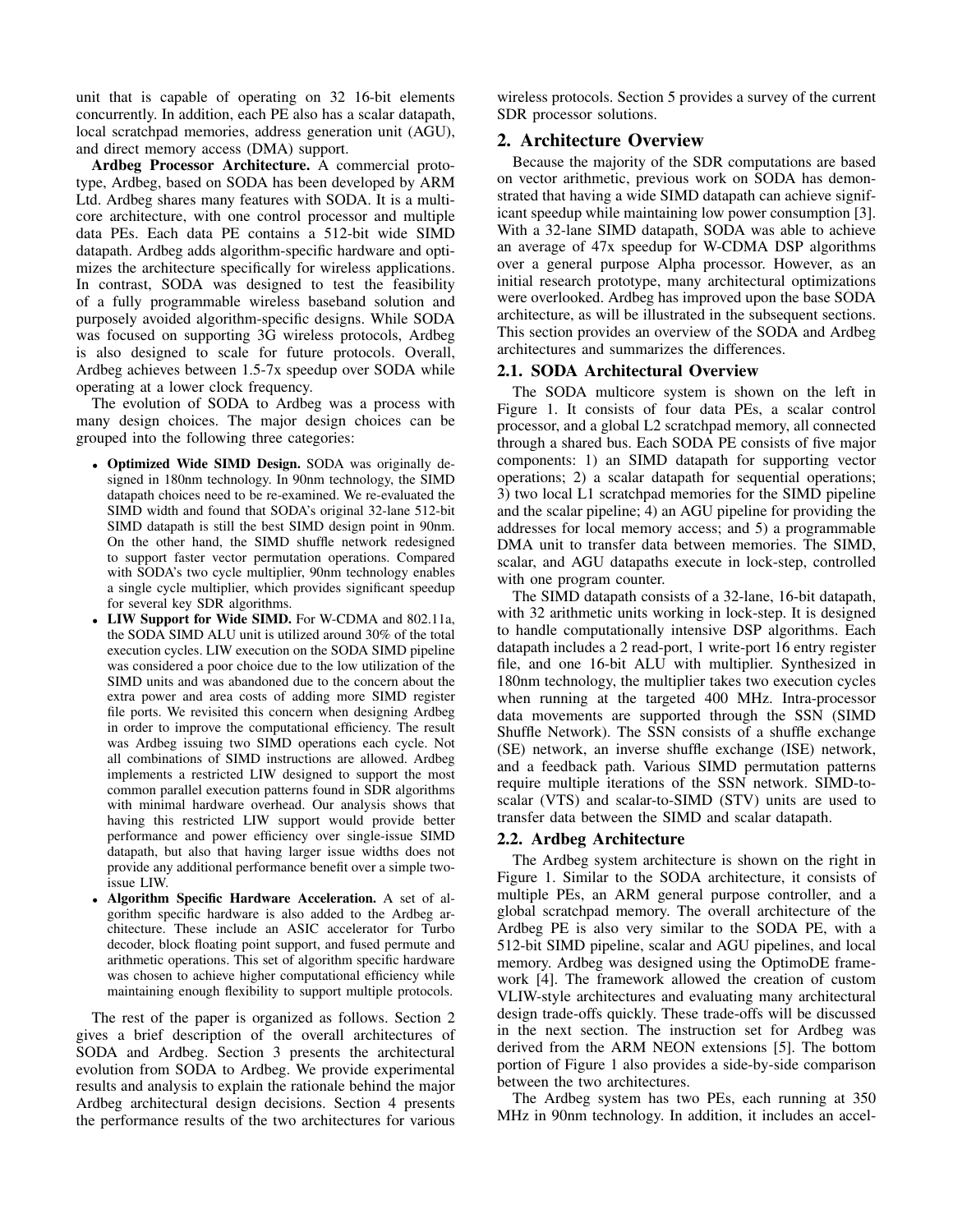

|  |  | Comparison summary of the architectural features of SODA and Ardbeg |
|--|--|---------------------------------------------------------------------|
|--|--|---------------------------------------------------------------------|

|                             | <b>SODA</b>                               | Ardbeg                             |  |  |  |
|-----------------------------|-------------------------------------------|------------------------------------|--|--|--|
| <b>PE Architecture</b>      |                                           |                                    |  |  |  |
| Organization                | SIMD + scalar + AGU                       | SIMD + scalar + AGU                |  |  |  |
| <b>Execution Model</b>      | <b>SIMD/Scalar LIW</b>                    | SIMD/Scalar and SIMD/SIMD LIW      |  |  |  |
| <b>PE Frequency</b>         | 400MHz (180nm)                            | 350MHz (90nm)                      |  |  |  |
|                             | <b>SIMD Architecture</b>                  |                                    |  |  |  |
| <b>SIMD Datapath</b>        | single issue                              | ALU + memory + SSN                 |  |  |  |
| <b>SIMD Width</b>           | 512 bits                                  | 512 bits                           |  |  |  |
| <b>Data Precision</b>       | 16-bit FXP                                | 8/16/32-bit FXP                    |  |  |  |
| <b>Block Floating Point</b> | no                                        | yes                                |  |  |  |
| <b>SIMD Predication</b>     | ves                                       | yes                                |  |  |  |
| <b>SIMD Mult Latency</b>    | 2 cycles                                  | 1 cycle                            |  |  |  |
| <b>SIMD Shuffle Network</b> | 32-lane 1-stage iterative perfect shuffle | 128-lane 7-stage Banyan network    |  |  |  |
| <b>Reduction Network</b>    | reduction tree                            | pair-wise operation/reduction tree |  |  |  |
| SIMD Reg File               | 2 read/1 write ports, 16 entries          | 3 read/2 write ports, 15 entries   |  |  |  |
| L1 Memory                   | 8KB                                       | 32KB~128KB                         |  |  |  |
| L2 Memory                   | 256KB~1MB<br>64KB                         |                                    |  |  |  |
| <b>Others</b>               |                                           |                                    |  |  |  |
| Coprocessor                 | no                                        | Turbo coprocessor                  |  |  |  |
| Compiler Opti.              | no                                        | software pipelining                |  |  |  |

Figure 1: SODA and Ardbeg architectural diagrams, and a summary of the key architectural features of the two designs.

erator dedicated to Turbo decoding. In comparison, in the SODA system, Turbo decoding is allocated to one of the four PEs. Both the Ardbeg and SODA PEs have three major functional blocks: SIMD, scalar, and AGU.

The SODA and Ardbeg PEs both support 512-bit SIMD operations. The SODA PE only supports 16-bit fixed point operations, whereas the Ardbeg PE also supports 8-, 32-bit fixed point, as well as 16-bit block floating point operations. Support for 8-bit helped lower the power for many of the W-CDMA kernels that only needed 8-bit precision. Legacy wireless protocols like 802.11b have many kernels that operate on 8-bit data and do not require the 16-bit precision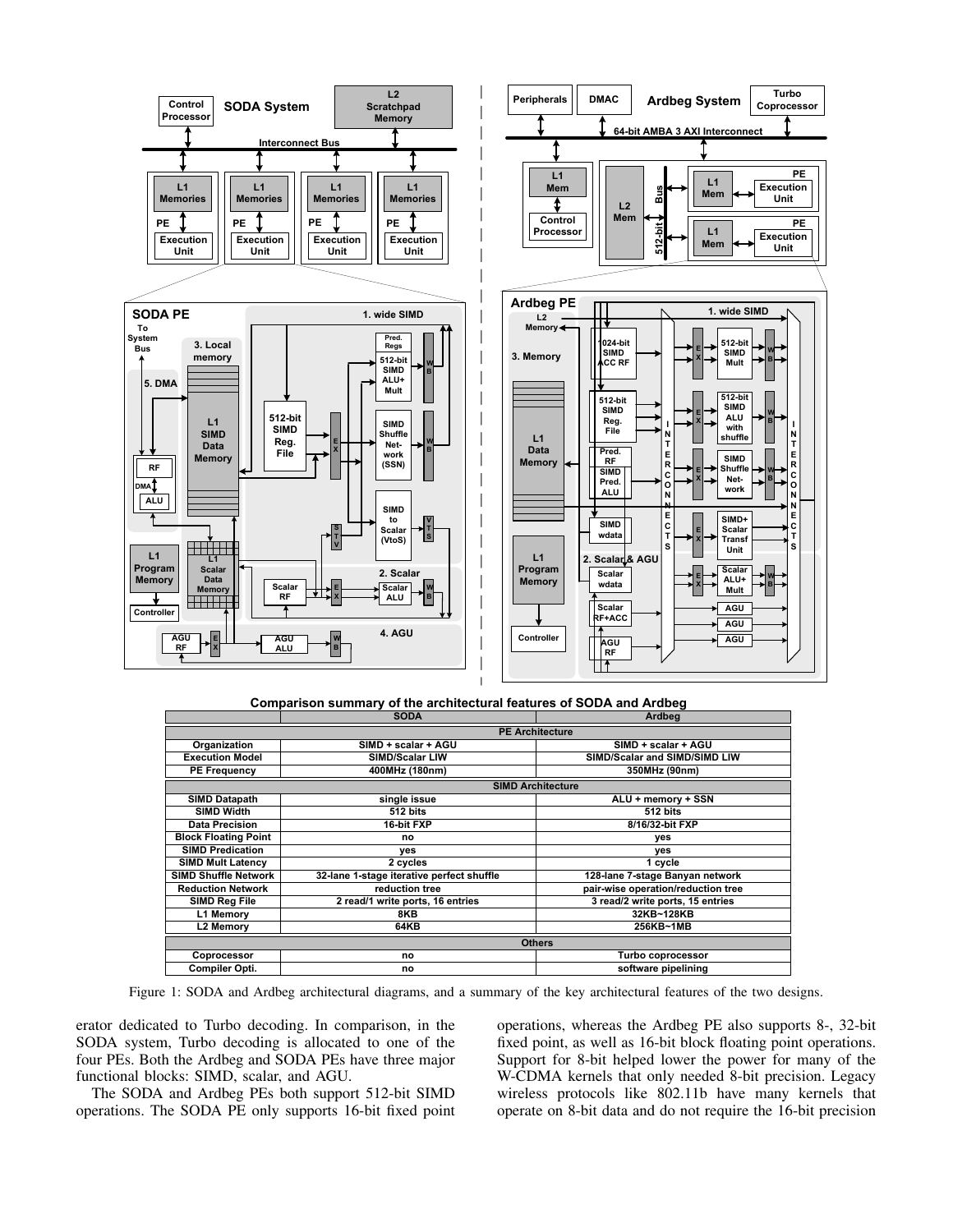

Figure 2: Plots of normalized energy, delay, and energy-delay product versus area plots for different Ardbeg SIMD width configurations running 3G wireless algorithms. The results are normalized to the 8-wide SIMD design.

that SODA supported. Support for 32-bit was added in order to accommodate future algorithms which may require higher precision.

One of the key differences between Ardbeg and SODA is that the Ardbeg PE supports LIW execution on its SIMD pipeline, allowing different SIMD units to execute in parallel. In the SODA PE, only one SIMD operation can be issued per cycle. Also, SODA's SIMD permutation network is a single stage, multi-cycle perfect shuffle network, whereas Ardbeg's SIMD permutation network is a modification of a 7-stage, single-cycle Banyan network. Detailed analysis of the Banyan network can be found in [6]. The shuffle instructions that are used in Ardbeg are an extended set of the ARM Neon permutation instructions. In terms of the number of registers, the Ardbeg PE has additional SIMD and scalar accumulators to hold the output of the multiplier. Ardbeg has a 1-cycle multiplier, whereas SODA's multiplier requires 2 cycles.

The memory hierarchy in Ardbeg is similar to the Cell processor [7] in that each PE has a local scratchpad memory and PEs share a global memory, which are all explicitly managed. The DMA can transfer data between each of the PE's local memories and also to and from the global memory. A write buffer to memory is also added to Ardbeg. Both Ardbeg's local and global memories are larger than SODA's memories. In addition, instead of the separate scalar and SIMD memories in SODA, Ardbeg has one unified local scratchpad memory. Because many DSP algorithms don't have much scalar code, it is more efficient to share the memory space between the SIMD and scalar datapath.

For system mapping in Ardbeg, the application is represented as a task graph and a set of filters (like StreamIt [8]). The compiler performs coarse-grain software pipelining to assign tasks to PEs and inserts DMA transfers to transfer data between PEs. Streaming dataflow is explicit, so data follows the task assignment and no special data partitioning is required. Oversubscription of the PE's local memory is handled by spilling sections to the global memory. More details about system mapping and scheduling can found in [9].

# 3. Architectural Evolution: SODA to Ardbeg 3.1. Optimized Wide SIMD Design

Since the majority of the SDR algorithms operate on wide vectors, SODA used a wide SIMD datapath, namely a 512-bit 32-lane SIMD datapath. Ardbeg has also adopted the 512-bit SIMD datapath, and extended it to support 64-lane 8-bit and 16-lane 32-bit SIMD arithmetics. The SIMD shuffle network (SSN) is redesigned to provide better performance at lower power. With a target frequency of 350 MHz, implementing Ardbeg in 90nm also allows for a single-cycle SIMD multiplication unit. The rest of this section explains our rationale for these architectural design decisions. For each of the studies, we synthesized in 90nm the different sizes and configurations of the functional units and calculated the number of cycles and energy to run the kernels.

SIMD Width Analysis. The SODA architecture was designed using a 180nm process technology. A 32-lane configuration was found to be the most energy efficient SIMD configuration. One of the first Ardbeg design considerations is to determine if SODA's proposed 32-lane SIMD is still the best configuration in 90nm. In this study, we examine SIMD configurations ranging from 8-lane to 64-lane. Figures 2a and 2b show the normalized energy and delay for different SIMD width Ardbeg processors synthesized for 350 MHz in 90nm for various key SDR algorithms like FFT, FIR, W-CDMA Searcher, and Viterbi. All values are normalized to the 8-wide SIMD configuration.

The figures show that as SIMD width increases, both delay and energy consumption decreases. The delay result is expected as wider SIMD configurations can perform more arithmetic operations per cycle. While power consumption of a wider SIMD is greater, because wider SIMD takes fewer cycles to perform the same number of arithmetic operations and the control overhead per instruction is amortized across the SIMD, the overall energy consumption is lower for wide SIMD. Figure 2c shows the energy-delay product and the area of these SIMD configurations. A 32-lane SIMD configuration has better energy and performance results compared to the 8-lane and 16-lane SIMD configurations. A 64-lane SIMD configuration has slightly better results than the 32-lane SIMD configuration. If energy and delay are the only determining factors, then implementing Ardbeg with a 64-lane SIMD configuration is probably the best design choice. However, in a commercial product, area is also a major design factor. As SIMD width increases, area increases at a higher rate than the decrease in either energy or delay. Taking area into account, Ardbeg chose to keep SODA's 32 lane SIMD datapath configuration.

SIMD Permutation Support. It is common for DSP algorithms to rearrange vector elements before computation. One of the central challenges in designing a wide SIMD architecture is the vector permutation support. A partially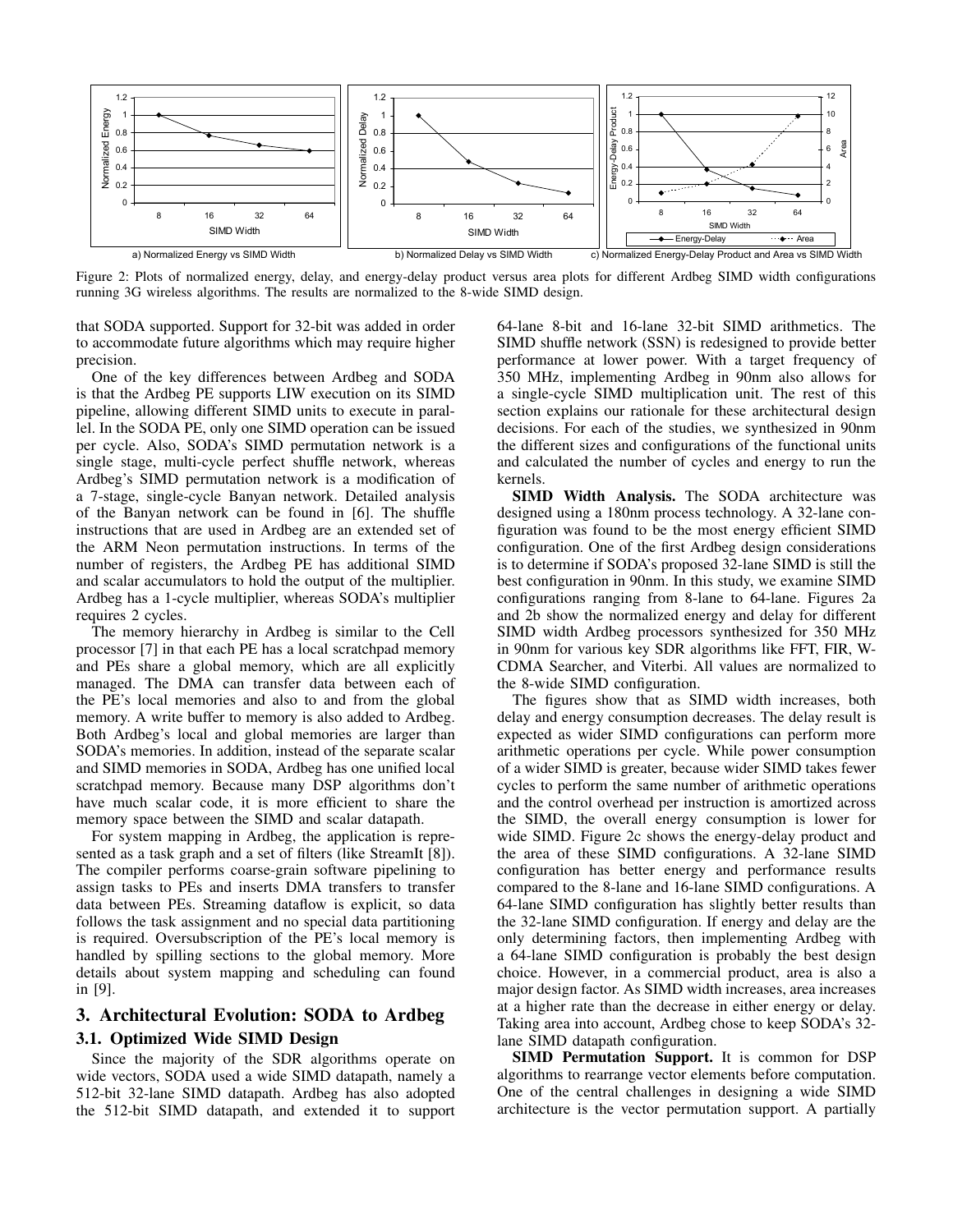

Figure 3: SIMD shuffle network for the SODA PE and the Ardbeg PE. For illustration clarity, these examples show 16-wide shuffle networks. The SODA PE has a 32-wide 16-bit 1-stage iterative shuffle network, and the Ardbeg PE has a 128-lane 8-bit 7-stage Banyan shuffle network.



Figure 4: Normalized energy and energy-delay product for key SDR algorithms running on Ardbeg for different shuffle network topologies.

connected SIMD shuffle network (SSN) was employed in SODA as shown in Figure 3. It is a 32-lane single stage iterative shuffle network consisting of a perfect shuffle and exchange (SE) pattern, an inverse perfect shuffle and exchange (ISE), and a feedback path. Multi-stage networks were considered, but in 180nm technology the delay for the multi-stage network was more than one clock cycle running at 400 MHz. In addition, there were concerns that the area for a multi-stage network may be too large. Therefore, a multi-cycle iterative shuffle network was chosen for SODA. In designing Ardbeg's shuffle network in 90nm, several SIMD configurations and network topologies were revisited. We first examined the performance and energy trade-offs of a wider SSN. Figure 4a provides the normalized energy of key SDR algorithms for 32-lane and 64-lane SODA SSNs. The SIMD datapath is still 32-lane for both SSN configurations. The 64-lane SSN operates on two 32-lane SIMD vectors by reading from two SIMD register file ports. Filter algorithms are excluded from this study because their implementations do not use the SSN. Compared to the 32 lane network, a 64-lane network consumes approximately 20% less energy across all benchmarks, despite the fact that the 64-lane network consumes more power than the 32 lane network. This is because these DSP algorithms operate on long vectors, where the vector width is greater than the SIMD width. Because many long vector permutations require extra instructions to store intermediate permutation results, the number of instructions required to perform long vector permutations does not always scale linearly with the

width of the SSN. A smaller SSN requires more instructions than a larger SSN, which results in more frequent SIMD register file accesses and other execution overhead.

We then examined the performance and energy trade-offs of different network topologies. In addition to the iterative SE/ISE network, we also examined a 64-lane Banyan network and full crossbar. The SE/ISE and the Banyan networks are shown in Figure 3. The Banyan network is a flattened 7-stage network that can perform 64-lane 16-bit vector permutations in a single cycle. Energy and energy-delay products of these three networks are shown in Figure 4. For radix-2 FFT, a 64-lane iterative SE/ISE network is slightly better than a 64-lane Banyan network, because there exists an implementation of this algorithm that is optimized specifically for the SE/ISE network. However, if an algorithm requires more complex permutation patterns, such as the radix-4 FFT and Viterbi algorithms, the singlecycle Banyan network has shorter delays than the multicycle iterative shuffle network. Though the difference in energy consumption between the iterative SE/ISE network and 64-lane Banyan is not very large, Figure 4b shows that the single-cycle Banyan network has better energydelay product than the iterative SE/ISE network. Overall, the Banyan network performs as well as the full crossbar, and with ∼17x area savings compared to the crossbar. Therefore, Ardbeg's SSN is implemented with the Banyan network. In addition to supporting 16-bit permutations, Ardbeg's Banyan network can also support 32-lane 32-bit and 128-lane 8-bit vector permutations.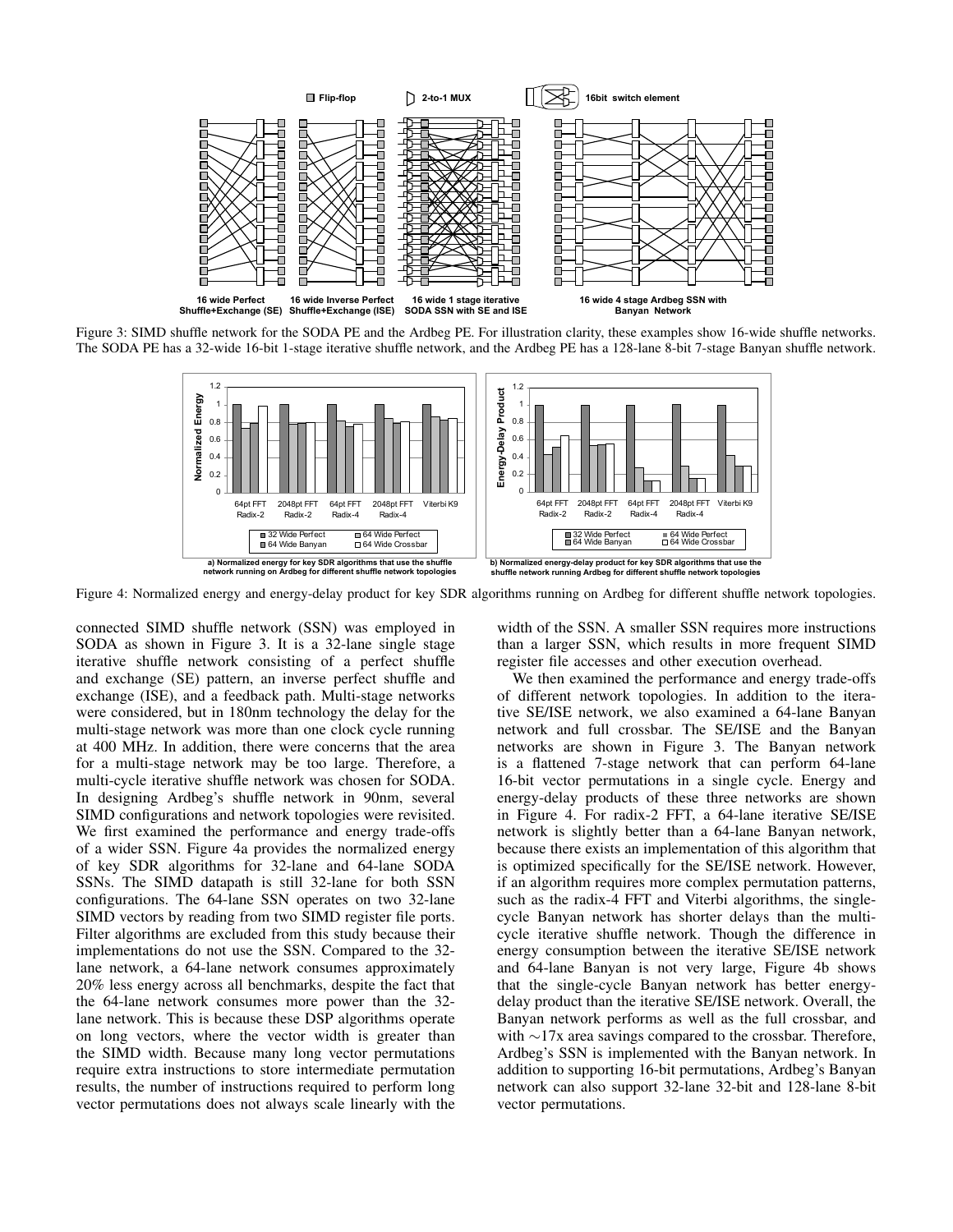| <b>Ardbeg Function Units</b>     | # of SIMD RF Ports Required |
|----------------------------------|-----------------------------|
| <b>Memory Load/Store</b>         | 1 read / 1 write            |
| <b>SIMD Arithmetic</b>           | 2 read / 1 write            |
| <b>SIMD Multiply</b>             | 2 read / No write (ACC RF)  |
| <b>SIMD Shuffle</b>              | 2 read / 2 write            |
| <b>SIMD+Scalar Transfer Unit</b> | 1 read / 1 write            |
| <b>ACC-to-SIMD Move</b>          | 1 read / 2 write            |
| <b>SIMD Comparison</b>           | 2 read / 1 write (Pred. RF) |

**Comp. b) Shaded box means Ardbeg can issue instructions on these two function units in the same cycle. "High/Mid/Low" represent the relative usage frequency for each pair a) This table lists the function units in Ardbeg, and the number of SIMD register file ports required for each unit. At most two SIMD** 



**Mem. Arith. Mult. Shuffle Trans. Move**

**Mem. NA High High Low High Low Low**

**Arith. -- NA Mid High Mid Low Low**

**Mult. -- -- NA Mid High High Low**

**Shuffle -- -- -- NA Mid Low Low**

**Trans. -- -- -- -- NA Low Low**

**Move -- -- -- -- -- NA Low**

**Comp. -- -- -- -- -- -- NA**

Figure 5: Ardbeg VLIW support. The results are shown for software pipelined Ardbeg assembly code. Ardbeg has 7 different function units, as listed in sub-figure a. These seven function units share 3 SIMD register file read and 2 write ports. At most two SIMD operations can be issued per cycle, and not all combinations of SIMD operations are supported. Different LIW configurations are evaluated in terms of delay and energy-delay product, as shown in sub-figures c and d.

Reduced Latency Functional Units. In SODA, the 180nm process technology put a constraint on the latency of the functional units. Because SODA's target frequency was set to 400 MHz, the multiplier had to be designed with a 2-cycle latency. For Ardbeg, the target frequency is set at 350 MHz due to the control latency for controlling the LIW pipeline. With 90nm process technology, Ardbeg implements power efficient multipliers with single cycle latency. Because many DSP algorithms require a large number of multiplication operations, the single-cycle multiplication results in up to 2x performance improvement (see Section 4).

#### 3.2. LIW SIMD Execution

For W-CDMA and 802.11a, the SODA SIMD ALU unit is utilized around 30% of the total time. The poor utilization is mainly due to the fact that SODA's SIMD datapath is shared with the memory access unit and the SSN. Functional unit under-utilization not only increases register file accesses but also execution time. LIW execution on the SIMD pipeline was considered for the SODA architecture to reduce these problems, but was abandoned due to the concern about the extra power and area costs of adding more SIMD register file ports. In SODA, the SIMD register file was the largest power consumer, accounting for approximately 30% of the total power. When designing Ardbeg, we re-evaluated LIW execution to decrease execution time and to reduce register file power.

To determine the effectiveness of LIW, we analyzed different kernels within the set of wireless protocols and found how often functional units could be used in parallel. There are 7 SIMD function units in Ardbeg's SIMD datapath as listed in Figure 5a, along with their register port requirements. The values listed in Figure 5b represent the frequency that the functional units could execute instructions in parallel. We can see that there are few instruction combinations that occur in high frequency in the algorithms. This suggests that we could implement a LIW and minimize the number of register file ports to save power while increasing throughput.

We have studied the performance and energy efficiency trade-offs for supporting various LIW configurations in Ardbeg. We examined configurations with a different number of SIMD register file read and write ports: single issue with 2 read and 2 write ports, restricted 2-issue LIW support with 3 read and 2 write ports, full 2-issue LIW support with 4 read and 4 write ports, and full 3-issue LIW support with 6 read and 5 write ports. The performance and energy efficiency results of the synthesized implementations are shown in Figures 5c and 5d. The performance is normalized to the cycle count for a single issue Ardbeg. We found that LIW support is beneficial for many key SDR algorithms. This indicates that there is still instruction-level parallelism (ILP) within SIMDized Ardbeg assembly code. However, we also find that a 2-issue LIW configuration is enough to capture the majority of the ILP, as a 2-issue configuration results in a similar speedup as a 3-issue configuration. This is because a significant portion of the parallelism is already exploited through SIMD execution. Also, many SIMD operations cannot execute in parallel simply because of data dependencies.

LIW execution is supported in Ardbeg, but with restrictions on the combinations of instructions that can be issued in a cycle. This results in slower speedup than a full 2 issue LIW, but provides better energy-delay product due to a lesser number of SIMD register file ports. The set of valid Ardbeg LIW instruction combinations are shown in Figure 5b as shaded boxes. Among these LIW combinations, overlapping memory accesses with SIMD computation is the most beneficial because most DSP algorithms are streaming. The SIMD arithmetic/multiplication and SIMD-scalar transfer combination is the most beneficial for filter-based algorithms. And, the SIMD multiply and move combination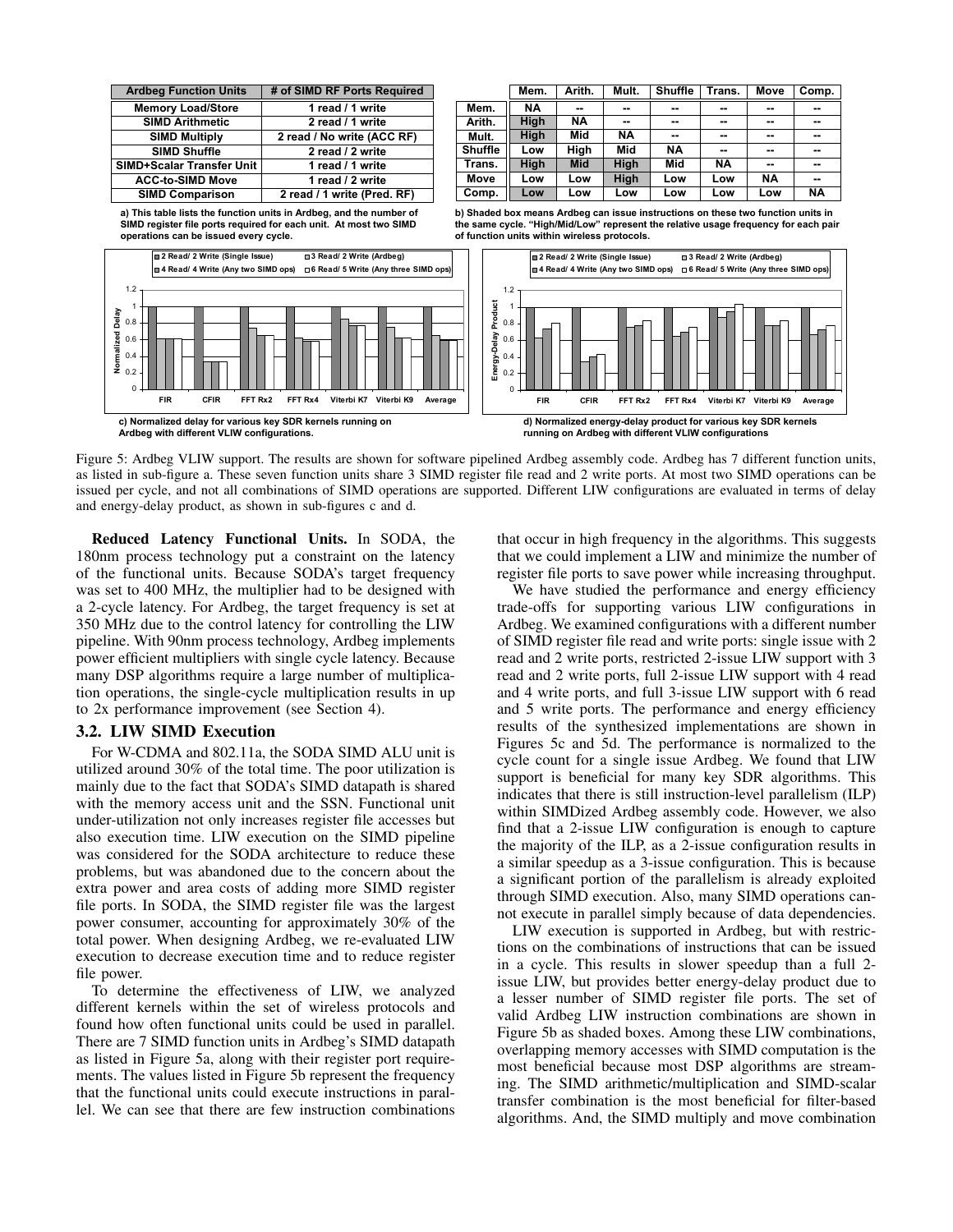is the most beneficial for FFT-based algorithms. The responsibility is left to the compiler to produce valid instruction schedules that can utilize this capability. Overall, Ardbeg's SIMD datapath can achieve an average of 60% SIMD ALU utilization with restricted LIW execution.

### 3.3. Application Specific Hardware Acceleration

Designing an application specific processor for SDR is a balancing act between programmability and performance. A processor must be flexible enough to support a multitude of wireless protocols. However, too much flexibility results in an inefficient architecture that is unable to meet the stringent performance and power requirements. SODA was designed to meet the throughput requirements of 3G wireless protocols, such as W-CDMA and 802.11a. In addition to these 3G protocols, Ardbeg was designed with future wireless protocols in mind. Hardware accelerators were added in Ardbeg to increase computational and energy efficiency.

#### 3.3.1. Turbo Coprocessor

Turbo decoding is one of the error correction algorithms used in the W-CDMA wireless protocol for the 2 Mbps data communication channel. It is the most computationally intensive algorithm in W-CDMA. In addition, it is the most difficult algorithm to vectorize. Unlike the wide vector arithmetics of other SDR algorithms, Turbo decoder operates on narrow 8-wide vectors. Parallelization techniques can be applied to utilize the 32-lane SIMD datapath by processing four 8-wide vectors concurrently [10]. However, this requires concurrent memory accesses for the 4 vectors. Because the SODA and Ardbeg PEs only have one memory port, serialized memory accesses become the bottleneck of the algorithm. Software pipelining cannot help, because the main loop in the decoder has data dependencies between consecutive loop iterations. The combination of these factors makes Turbo decoder the slowest algorithm on the SODA and Ardbeg PEs. The SODA and Ardbeg PEs can sustain 50-400 Mbps of data throughput for various FIR and FFT algorithms, but only 2 Mbps for Turbo decoder. The SODA PE was targeted at 400 MHz because of the computational requirements of the Turbo decoder. Offloading the Turbo decoder to a coprocessor allows the Ardbeg PE to lower the target frequency to 350 MHz.

Because of the high computational requirements, one SODA PE is dedicated solely for Turbo decoding, accounting for roughly 25% of the total power consumption. In a 90nm implementation, a SODA PE would be able to maintain 2 Mbps while consuming an estimated power of 111mW. In contrast, in 130nm, an ASIC Turbo decoder is able to support 13.44 Mbps while consuming 262 mW [11]. In 90nm technology, this roughly translates to 21 mW for sustaining 2 Mbps throughput. Therefore, in the case of Turbo decoder, the cost of programmability is approximately 5x in terms of power consumption. Furthermore, since 2 Mbps is the maximum throughput for a SODA PE running at 400 MHz, higher decoding throughput, as required by future protocols, would require either higher frequencies or multiple PEs. Both these considerations led Ardbeg to offload Turbo decoding on a coprocessor. Other DSP systems aimed at wireless communications, such as the Phillips' EVP [12], have also taken a similar approach.



Figure 6: Ardbeg's pair-wise butterfly SIMD operation implemented using a fused permute and ALU operation. The figure shows pairs of a 2-element butterfly operation. Ardbeg supports pairs of 1-,2-,4-,8-,and 16-element butterfly of 8- and 16-bits. This butterfly operation uses the inverse perfect shuffle pattern because the input to each SIMD ALU lane must come from the same SIMD lane.

#### 3.3.2. Application Specific Instruction Set Extensions

Many wireless protocols can share the same error correction ASIC accelerator, but the approach of using more ASIC accelerators is not viable due to the inherent differences in the protocols. However, while the algorithms are different, they share many commonalities within their basic computational blocks. This allows us to increase computational efficiency by adding re-usable algorithm-specific instructions.

Block Floating Point Support. Large point FFTs are used in many wireless protocols. Even though the input and output data are 16-bit numbers, the intermediate results often require higher precision. Block floating point (BFP) provides near floating point precision without its high power and area costs. In floating point, each number has its own mantissa and the exponent. In BFP, each number has its own mantissa, but the exponent is shared between a block of numbers. BFP is commonly used in ASIC design, but very few programmable processors have provided direct hardware support. A key operation in BFP is finding the maximum value among a block of numbers. Most DSP processors support this operation in software. However, for the 32-lane Ardbeg SIMD datapath, this is inefficient, as all lane values must be compared. In Ardbeg, BFP is supported through special hardware that finds the maximum value in a 32 lane 16-bit vector. Each instruction that supports BFP has special flags which, when enabled, automatically perform value tracking and store the result in a special register. BFP support allows the Ardbeg PE to operate in the 16-bit SIMD datapath mode for FFT computations, instead of the 32 bit SIMD datapath mode that would have been required to satisfy precision requirements. Though FFT is where BFP is currently used, any algorithm that requires higher precision can utilize the BFP instruction extensions.

Fused Permute-and-ALU Operations. It is common in DSP algorithms to permute the vectors before performing arithmetic operations. An example is the butterfly operation in FFT, where vectors are first shuffled in a butterfly pattern before vector adds and subtracts are performed. In an earlier design of the SODA PE, the SSN was placed in front of the SIMD ALU, so that permute-and-arithmetic operations could be performed in one instruction. However, arithmetic operations that do not require permutations always go through the SSN, increasing the number of pipeline stages and power consumption. So in the final SODA PE design, the SSN was taken out of the arithmetic pipeline, and placed as a separate unit, as shown in Figure 1. To support the permute-and-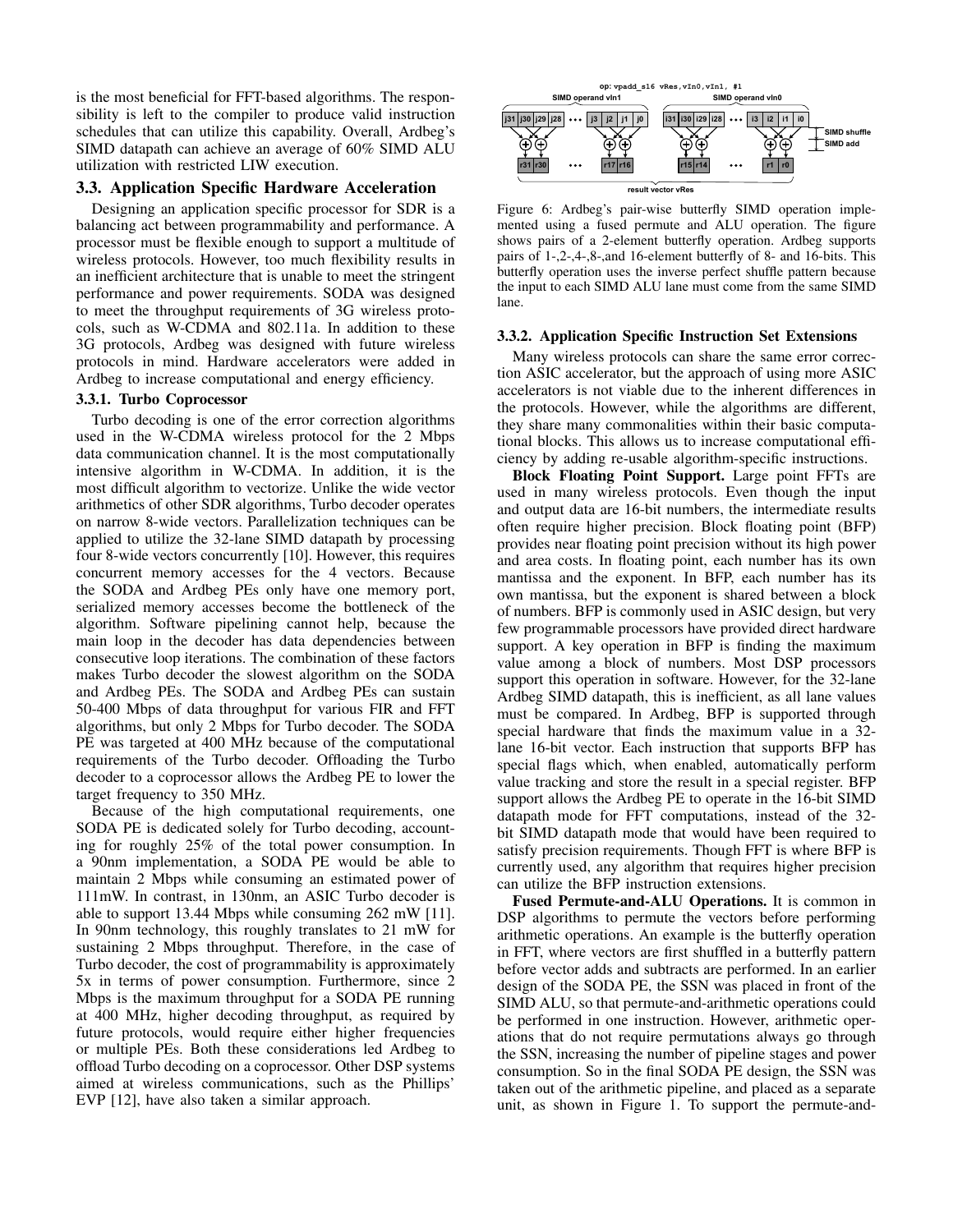

Figure 7: SSN shuffling patterns used for matrix transpose.

arithmetic operations, a separate permutation operation was needed. The result of this permutation operation is written back to the SIMD register file, only to be read out in the next cycle for the arithmetic operation, thereby increasing register file access power in SODA.

The Ardbeg PE addresses this problem by including two shuffle networks. The 128-lane SSN is a separate unit that can support many different permutation patterns. In addition, a smaller 1024-bit 1-stage shuffle network is included in the same pipeline stage in front of the SIMD ALU. This 1-stage shuffle network only supports inverse perfect shuffle patterns between different groups of lanes. This shuffle pattern implements the various pair-wise butterfly operations shown in Figure 6. In the figure, the shuffle and add operations are performed in the same cycle. This shuffle network is used to accelerate FFT and various other algorithms that use butterfly-and-addition operations. Because these fused butterfly operations are the majority of the permute-andarithmetic patterns, Ardbeg is able to benefit from the best of both designs. A 2048-Point FFT is able to gain 25% speedup using fused butterfly operations.

SIMD Support for Interleaving. Interleavers are common in wireless protocols. They are used to protect the transmission against burst errors by rearranging the data sequence. Unlike most other DSP algorithms, there is no data processing or computations involved in interleaving; interleavers simply rearrange the data sequence in different patterns to account for varying types of transmission environments.

Interleaving is essentially a long vector permutation operation, where the vector width is far greater than the SIMD width. This is a challenge because the SODA and Ardbeg SSNs can only permute vector patterns of SIMD width. If we let  $N$  be the size of the vector, then a general purpose permutation algorithm would take  $O(N)$  time. However, for certain permutation patterns, different types of SIMD shuffle patterns can be utilized to reduce the permutation latency. As mentioned in Section 3.1, the Ardbeg SSN supports a set of predefined permutation patterns for efficient implementation of certain interleaving patterns. For example, one commonly used pattern is the matrix transpose operation, where the input vector is organized as an  $M \times N$  matrix, and the output vector is transposed into an  $N \times M$  matrix. A  $O(log(N))$ algorithm exists that uses the zip, transpose, extract, and rotate shuffling patterns [13] as shown in Figure 7. Using these predefined patterns, a 192 element vector can be transposed in just 37 cycles. This translates to an average speedup of 4x for interleaving kernels for Ardbeg in comparison to SODA.

### 4. Results and Analysis

For the overall protocol performance evaluations, we have implemented three different wireless communication protocols that represent a wide spectrum of wireless communication applications. These are W-CDMA [14], 802.11a [15], and DVB-T/H [16][17]. W-CDMA is a widely used 3G cellular protocol. 802.11a is chosen to represent the workload of a typical Wi-Fi wireless protocol. DVB-H (Digital Video Broadcasting - Handheld) is a standard used for digital television broadcasting for handheld receivers and DVB-T (DVB - Terrestial) is used for stationary receivers. Beyond 3G, many of the protocols are OFDM based such as WiMAX. We analyzed DVB-H and 802.11a as representatives of OFDMbased systems. These protocols are chosen to stress the flexibility of the SODA and Ardbeg systems. Both SODA and Ardbeg are able to support real-time computations for these protocols.

The characteristics of these three protocols are listed in Figure 8. These protocols consist of the following four major algorithm categories: filtering, modulation, synchronization, and error correction. Filtering is used to suppress signals transmitted outside of the allowed frequency band so that interference with other frequency bands is minimized. Modulation algorithms translate digital signals into analog wave patterns consisting of orthogonal signals. Synchronization algorithms synchronize the two communicating terminals to ensure lock-step communication between the sender and receiver. Error correction algorithms are used to recover data from noisy communication channels.

The RTL Verilog model of the SODA processor was synthesized in TSMC 180nm technology. The estimated power and area results for 90nm technology were calculated using a quadratic scaling factor based on Predictive Technology Model [18]. The Ardbeg processor was developed as part of the OptimoDE framework [4]. The architectural model was written in OptimoDE's hardware description language. A Verilog RTL model, a cycle-accurate simulator, and a compiler are generated by OptimoDE. The Ardbeg processor was synthesized in TSMC 90nm using Synopsys physical compiler to place and Cadence Encounter to route with clock tree insertion. Ardbeg's PE area is 75% larger than SODA's estimated 90nm PE area. The total system area is comparable between the two systems because SODA contains 4 PEs compared to 2 PEs in Ardbeg. Ardbeg was targeted for 350 MHz, while SODA for 400 MHz.

#### 4.1. Wireless Protocol Results

Evaluation results show that an Ardbeg multicore system synthesized in 90nm technology is able to support 3G wireless processing within the 500 mW power budget of a mobile device [19]. Figure 9 shows the power consumption re-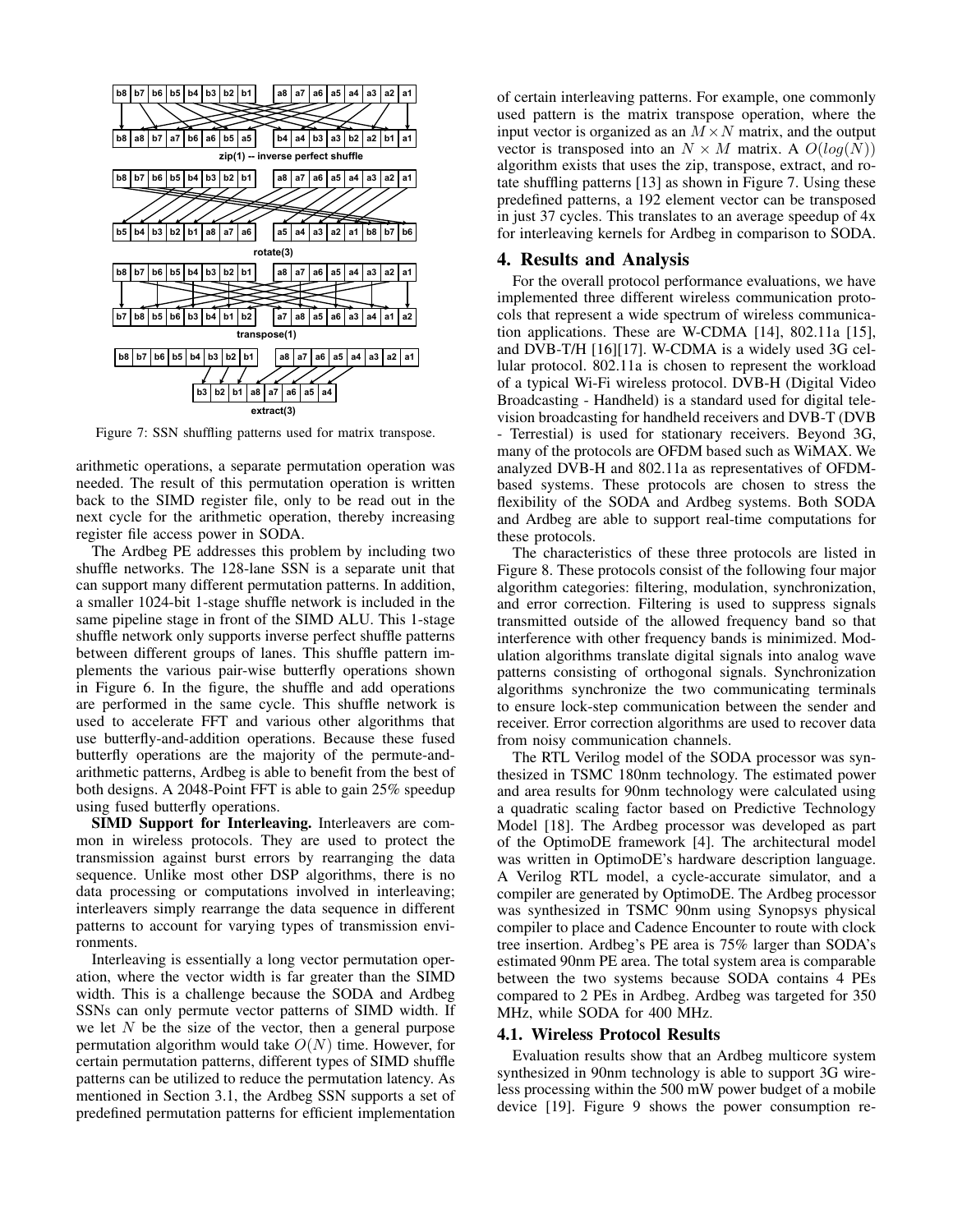|                         | <b>W-CDMA</b>                                            | 802.11a                                  | DVB-T, DVB-H                                                        |  |  |
|-------------------------|----------------------------------------------------------|------------------------------------------|---------------------------------------------------------------------|--|--|
| Throughput              | Voice: 12Kbps<br>Data: 384Kbps/2Mbps                     | 24Mbps, 54Mbps                           | 5Mbps, 15Mbps                                                       |  |  |
| <b>Filtering</b>        | Complex FIR 65-taps                                      | FIR 33-taps                              | FIR 16-taps                                                         |  |  |
| <b>Modulation</b>       | Scrambler/Descrambler<br>Spreader/Despreader<br>Combiner | FFT/IFFT 64 points<br>QAM/IQAM 64 points | FFT 2048 points<br>Scrambler/Descrambler<br>QAM/IQAM 4/16/64 points |  |  |
| Synchronization         | Searcher                                                 | Interpolator                             | Equalizer<br>Channel Est.                                           |  |  |
| <b>Error Correction</b> | Interleaver<br>Viterbi K=9<br>Turbo Decoder K=4          | Interleaver<br>Viterbi K=7               | <b>Bit Interleaver</b><br>Viterbi K=7                               |  |  |

Figure 8: DSP algorithms that are used in W-CDMA, 802.11a and DVB, DVB-H wireless protocols.



Figure 9: Throughput and power achieved for SODA and Ardbeg for W-CDMA, 802.11a and DVB-T/H. ASIC 802.11a, Pentium M, Sandblaster, and ADI TigerSharc results are also included for comparison purposes. Results are shown for processors implemented in 90nm, unless stated otherwise.

quired to achieve the throughput requirement of W-CDMA, 802.11a, and DVB-T/H. The graph includes the numbers for the SODA and Ardbeg systems, as well as an ASIC implementation for 802.11a [20], Sandbridge's Sandblaster, Analog Devices TigerSHARC, and Pentium M implementations. Data for the other processors was estimated using datasheets and publications. General purpose processors, such as Pentium M, require a power consumption two orders of magnitude greater than the 500 mW power budget. On the other end of the spectrum, an ASIC solution is still 5x more power efficient than any SDR solution. Overall, Ardbeg is more power efficient than SODA for all three wireless protocols. Because Ardbeg is designed to handle high-throughput wireless protocols, its performance for lowthroughput W-CDMA voice channels is not as efficient. This is because the available vector parallelism is lower and the processing power of Ardbeg is not fully utilized. In these cases, the scalar datapath in Ardbeg would be utilized more frequently to save power. Both SODA and Ardbeg are very competitive compared to other SDR processors, including Sandbridge's Sandblaster and Analog Devices' TigerSHARC. The major sources of Ardbeg's efficiency are: the restricted LIW execution, application specific instruction set extensions, and larger shuffle network.

#### 4.2. Wireless Algorithm Analysis

In this section, we present a performance analysis of the key DSP algorithms in each of the four algorithm categories. Details of the kernels can be found in [2]. The speedups are consolidated in Figure 10. The speedup analysis is further broken up into the Ardbeg architectural improvements that were highlighted in the Section 3. These improvements include: optimized SIMD ALU, wider single cycle SSN, and LIW execution. The OptimoDE framework used to design Ardbeg generates a compiler that performs optimizations like software pipelining and other compiler optimizations which we also report.

Filtering. Finite Impulse Response (FIR) filters are widely used in wireless communication protocols. Both the SODA and Ardbeg PEs can support the computation requirements of filters for real-time 3G wireless protocol processing. Figure 10 shows the Ardbeg PEs speedup over the SODA PE for various filter configurations. On average, Ardbeg achieved a 3.4x speedup over SODA.

Multiply-and-accumulate (MAC) operations are the central arithmetic operation for filtering. For complex filter arithmetics, multiplications are even more important as every complex multiplication requires four MAC operations. The SODA PE has a two cycle multiplier, whereas the Ardbeg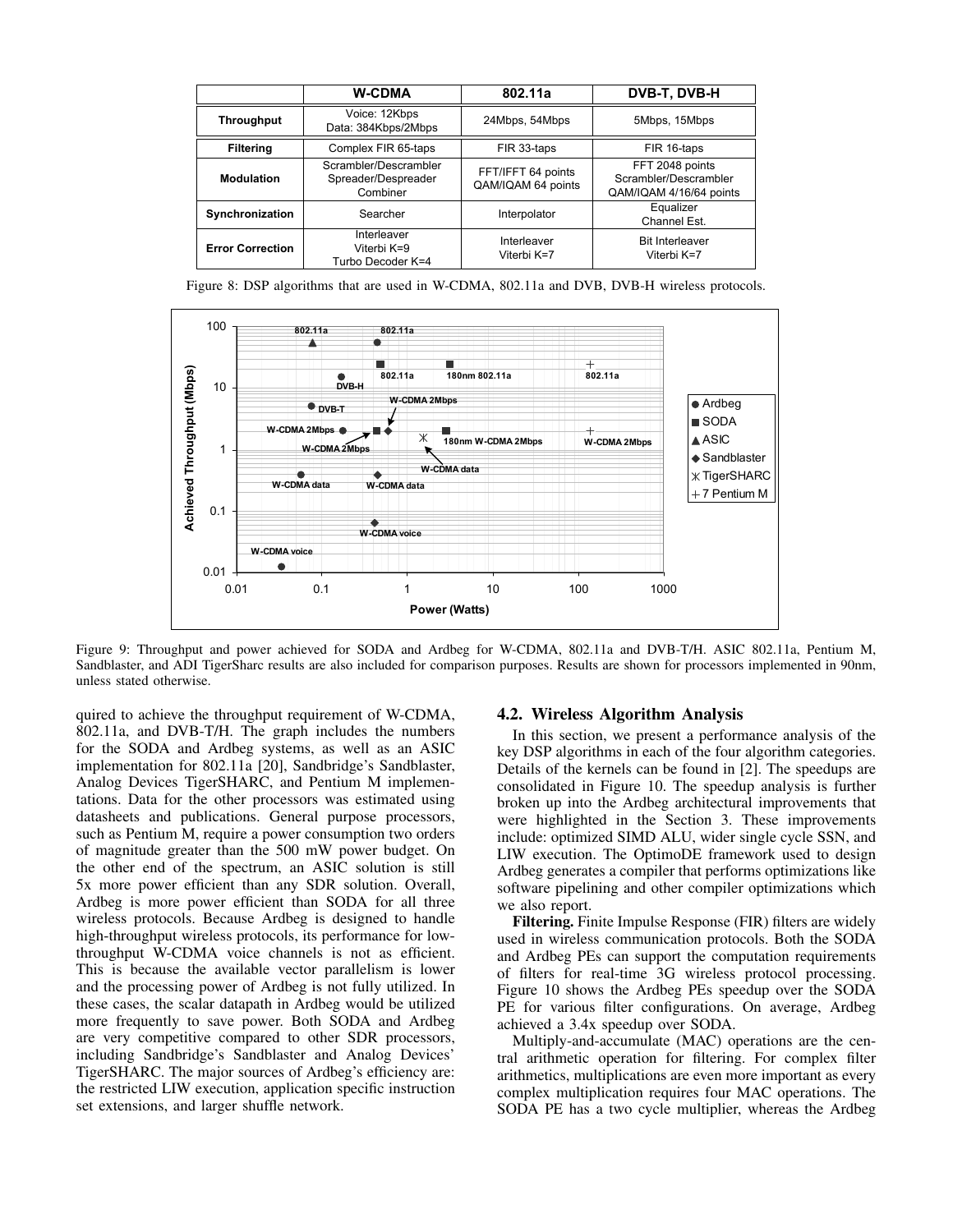

Figure 10: Ardbeg speedup over SODA for the key DSP algorithms used in our wireless protocol benchmarks. The speedup is broken down into the different architectural optimizations. These include optimized SIMD ALU, wider 1-cycle SIMD shuffle network, reduced SIMD memory latencies through LIW execution, and compiler optimizations with software pipelining.

PE has a single cycle multiplier. A significant portion of Ardbeg's speedup is due to the faster multiplier.

In this analysis, both SODA and Ardbeg implement a vectorized version that requires one 64-wide SIMD vector permutation operation for processing each sample point. The SODA PE only has a 32-wide SIMD permutation network, compared to Ardbeg's 64-wide network. The permutation operation takes 3 cycles on SODA, but only one cycle on Ardbeg. Because memory is accessed for each sample, LIW support on the Ardbeg PE is able to hide the multi-cycle memory latencies. Finally, software pipelining and other compiler optimizations help better utilize Ardbeg's LIW datapath.

Modulation. Fast Fourier Transform (FFT) is widely used in OFDM protocols like 802.11a/g and DVB-T. Figure 10 shows the Ardbeg PE speedup over the SODA PE for various FFT configurations. On average, Ardbeg achieves a 2.5x speedup over SODA. Like the filters, there is about a 50% speedup attributed to single cycle multiplies. This speedup is less for a Radix-4 implementation because multiplications are reduced by 25%. Another 50-100% speedup is attributed to the fused operations. The butterfly operation is implemented efficiently by fusing multiplication with add or subtract operations. Another benefit is that Ardbeg allows specialized shuffle operations, followed by ALU operations to be computed in one cycle. Finally, the LIW scheduling provides the remaining speedup. Ardbeg can overlap the memory loads of the next butterfly with the current butterfly's shuffle operation.

Modulation in W-CDMA consists of three kernels: descrambler, despreader, and combiner. The despreader gains significant speedup (almost half) by utilizing Ardbeg's wide shuffle network. The descrambler implementation on Ardbeg is a direct translation of the SODA version. Ardbeg gains, because in every cycle, it can overlap the memory and ALU operations. The combiner, like the despreader and descrambler, benefits from the LIW scheduling as well as the one cycle multiplication. All three kernels benefit greatly from LIW scheduling because each iteration of the innerloop is small and independent. This allows the overlap of memory loads and stores, shuffle operations, and ALU operations in the same cycle.

Synchronization. Synchronization in W-CDMA is ac-

complished by the searcher, which achieves almost 1.5x speedup on Ardbeg. The gain in performance is due to Ardbeg's pipelined memories and LIW scheduling. However, these gains are offset by performance loss due to its SIMD predicate support. The number of instructions needed to calculate the predicate values on the Ardbeg PE is 4 cycles, whereas the SODA PE can perform the same task in 2 cycles. This is because SODA's predicate values are stored in the SIMD register file, whereas Ardbeg's predicate values are stored in a dedicated register file. Although Ardbeg's dedicated register file is able to compute different predicate patterns more quickly, it takes longer to load the predicate values into the SIMD datapath. Because all of searcher's predicate patterns can be pre-computed, SODA's faster predicate read latency proves to be more beneficial. This accounts for a 20% performance difference. The major benefit of Ardbeg's LIW scheduling is hiding the memory's multicycle access latencies. Because half of every loop iteration can be overlapped, the Ardbeg searcher still results in almost 2X speedup despite its inefficient predication support.

802.11a interpolator, DVB-T equalizer, and DVB-T channel estimation are all similar to the FIR operations, and their speedup rationales are similar to those of the FIR. The only difference is that these algorithms have intra-iteration data dependencies that cannot exploit the LIW datapath. Software pipelining is beneficial by scheduling different loop iterations onto the LIW datapath.

Error Correction. There are two commonly used error correction algorithms in wireless communication – Viterbi and Turbo decoding. As mentioned in the previous section, the Turbo decoder in Ardbeg is offloaded to an accelerator. However, the Viterbi decoder is still implemented by the Ardbeg PE. As shown in Figure 10, Ardbeg's Viterbi implementation has a speedup of only 1.2x to 1.6x compared to SODA. The small speedup is because the Viterbi computation does not have multiplication operations, so the optimized SIMD ALU does not help. In addition, there are data dependencies between consecutive loop iterations, so software pipelining techniques do not help. The majority of the speedup comes from hiding the memory access latency through LIW execution on the SIMD pipeline.

Interleavers are widely used in many wireless protocols. As mentioned in the last section, a few SIMD shuffle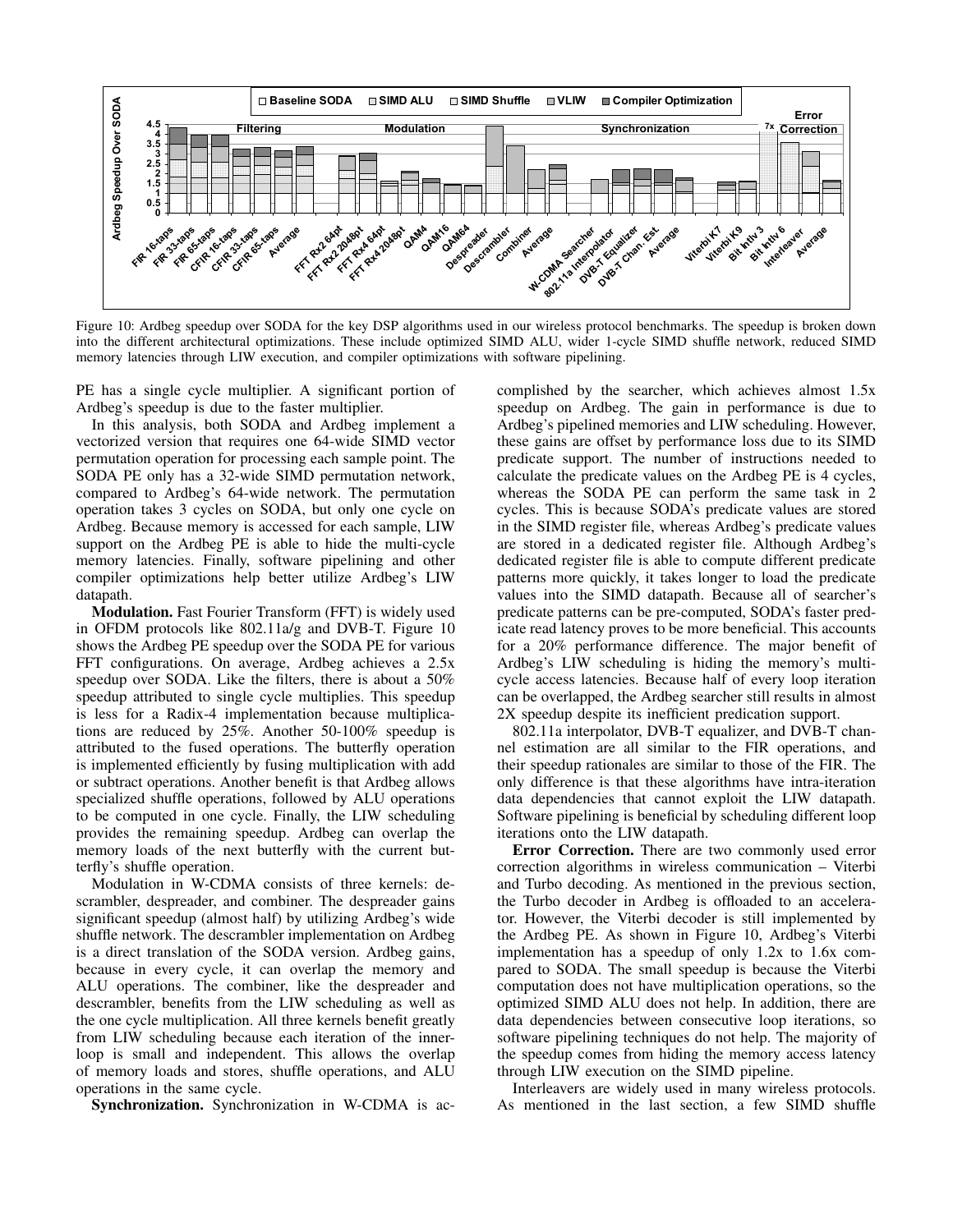patterns are added to accelerate these algorithms. As shown in Figure 10, the Ardbeg interleaver implementations gain a significant speedup, up to 7x speedup over SODA. The speedup is solely due to the Ardbeg's SSN. Because the majority of the interleaver instructions are SIMD permutation operations, Ardbeg's single cycle 64-wide SSN has a significant advantage over SODA's multi-cycle 32-wide SSN.

### 5. Wireless Baseband Processor Survey

There has been tremendous industrial interest in SDR, resulting in a wide range of proposed architectural solutions from many leading semiconductor companies. The proposed SDR solutions can be categorized into two different design philosophies – SIMD-based and reconfigurable architectures, as explained in [21]. SIMD-based architectures usually consist of one or few high-performance DSP processors. The processors are usually connected together through a shared bus, and managed through a general purpose control processor. Some SIMD-based architectures also have a shared global memory connected to the bus. Both Ardbeg and SODA fall under the SIMD-based architecture category. Reconfigurable architectures are usually made up of many simpler PEs. Depending on the particular design, these PEs range from the fine-grain ALU units to the coarse-grain ASICs. The PEs are usually connected together through a reconfigurable fabric. The rest of this section will present existing design solutions in these two categories.

SIMD-based SDR Architecture. In addition to Ardbeg and SODA, there are several other SIMD-based SDR architectures. These include Infineon's MuSIC [22], Analog Device's TigerSHARC [23], Icera's DXP [24], Phillips's EVP [12], and Sandbridge's Sandblaster [25]. A comparison between these architectures, SODA, and Ardbeg is shown in Figure 11. These are all embedded systems that consist of 1 to 8 high performance DSP processors. Because data are accessed in a regular pattern, all of the processors use software-managed scratchpad data memories instead of caches to reduce power. Even though most of these processors are designed in 90nm technology, they operate at relatively low frequencies to reduce power. The exception is the Icera DXP, which implements a deeply pipelined high frequency design. Its SIMD ALUs are chained so that a sequence of vector arithmetic operations are performed before the data are written back to the register file. This has the advantage of saving register file access power at the cost of a less flexible SIMD datapath.

Most SIMD-based SDR processors support VLIW execution by allowing concurrent memory and SIMD arithmetic operations. Analog Device's TigerSHARC goes one step further, and provides concurrent SIMD arithmetic operations by having two 4-lane SIMD ALU units that are controlled with two instructions. With 32 lanes, Ardbeg and SODA have the widest SIMD design. Wider SIMD datapaths have higher power efficiency, but also require higher levels of vector parallelism within the software applications. Because the majority of SDR's computation are on wide vector arithmetics, the 32-lane SIMD can be utilized fairly well. In addition, Ardbeg's execution stage is optimized so that any arithmetic operation can finish in one cycle. As we showed in the algorithm analysis, having single cycle ALU provides significant speedup for SDR algorithms. And finally, like Ardbeg, some other commercial solutions also chose to incorporate accelerators for error correction algorithms, including Viterbi and Turbo decoders.

Reconfigurable SDR Architecture. Wireless protocols can be broken down into key computational patterns, which can be as fine-grained as a sequence of arithmetic operations, or as coarse-grained as DSP kernels. There have been numerous SDR solutions based on fine-grained computation fabrics. Examples of such solutions include picoArray [26], and the XiSystem's XiRisc [27]. The XiRisc, also includes a scalar/VLIW processor, with the reconfigurable logic acting as an accelerator. One of the major drawbacks of this approach is the high communication cost of data shuffling within the computation fabrics. The coarse-grained reconfigurable architectures contain a system of heterogeneous coarse-grained PEs, with each type of PE tailored to a specific DSP algorithm group. Examples include Intel RCA [28], QuickSilver [29] and IMEC ADRES [30]. Both RCA and QuickSilver have 3 or 4 different types of PEs, ranging from simple scalar processors to application specific instruction processors to serve as Viterbi and Turbo accelerators. These heterogeneous SDR systems provide a tradeoff between overall system flexibility and individual kernel computational efficiency. Different wireless protocols require very different types of DSP algorithms and a heterogeneous system is more-likely to under-utilize its hardware, resulting in less efficient overall system operation.

## 6. Conclusion

Software defined radio promises to revolutionize the wireless communication industry by delivering a low-cost multi-mode baseband processing solution. Previous work has proposed SODA, a multi-core wide SIMD DSP architecture. Ardbeg is a commercial prototype based on SODA designed by ARM Ltd. Aspects of the SODA design are kept intact, such as the wide 512-bit SIMD datapath and the coupled scalar and SIMD datapath. Application-specific design tradeoffs are made to achieve higher computational efficiency while maintaining enough flexibility to support multiple protocols. The evolution of SODA to Ardbeg happened due to optimization in three main areas: wide SIMD design, LIW support for wide SIMD, and algorithm specific hardware acceleration. The results show that Ardbeg's architectural optimizations achieve between 1.5-7x speedup over SODA across multiple wireless algorithms.

### Acknowledgment

We thank the anonymous referees for their useful comments and suggestions. This research was supported by ARM Ltd. and the National Science Foundation under grants CSR-EHS 0615261, CSR-EHS 0615135, and CCR-0325761.

#### References

- [1] *Samsung, NXP, and T3G Showcase World's First TD-SCDMA HSDPA/GSM Multi-mode Mobile Phone*, NXP Semiconductors, Nov. 2007. [Online]. Available: http://www.nxp.com/news/content/file 1377.html
- [2] H. Lee, Y. Lin, Y. Harel, M. Woh, S. Mahlke, T. Mudge, and K. Flautner, "Software defined radio - a high performance embedded challenge," in *HiPEAC. Volume 3793 of Lecture*